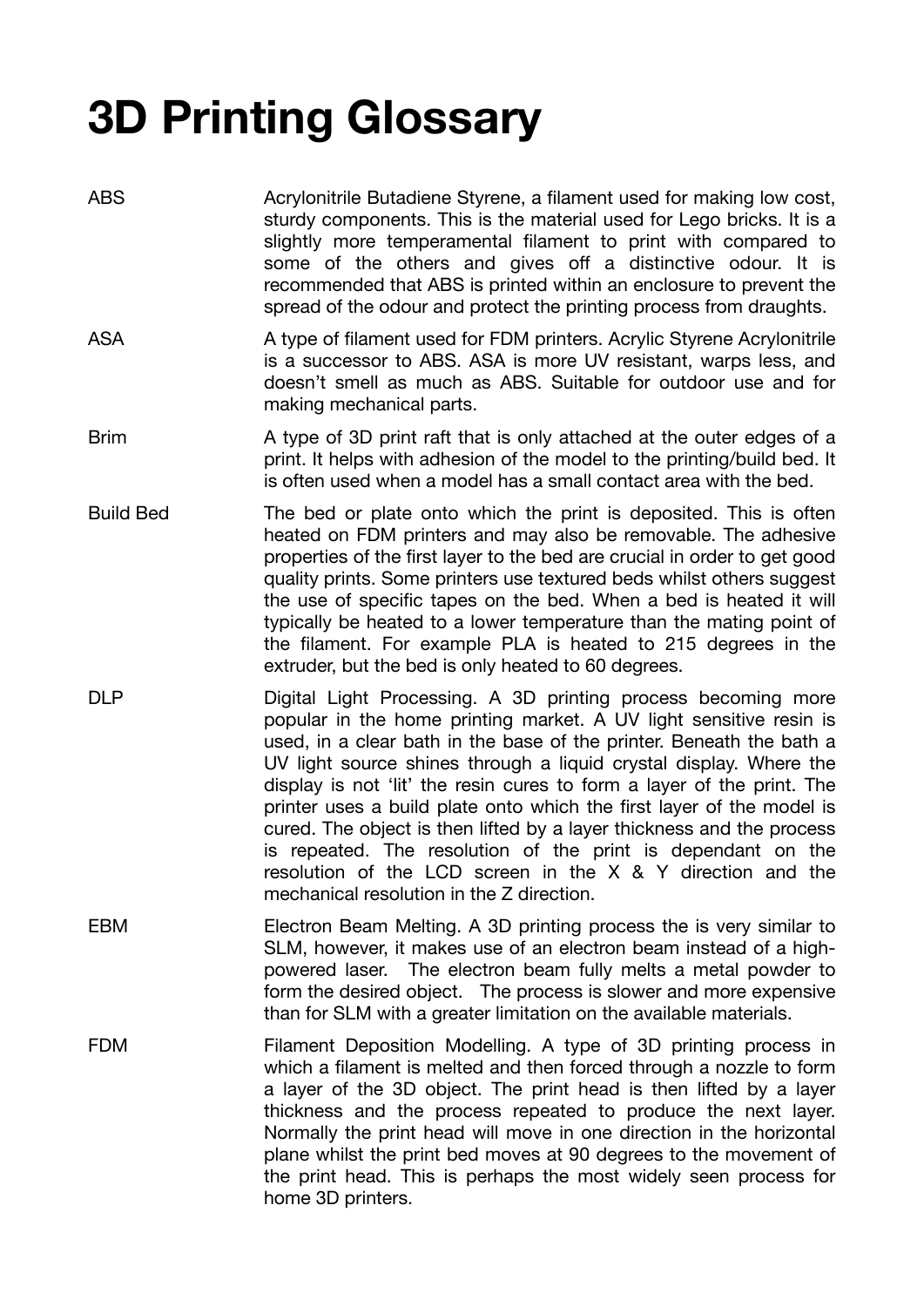- G-Code The codes that are sent to the printer itself to control the printing process. G-code was originally designed for use with CNC milling machines but has since been used for a number of machine tool applications. It is the code system universally used for 3D printers.
- HotEnd The hot-end is a term used to group the heated components of an FDM printer that extrude the filament. This includes the nozzle itself and the heated extruder.
- IPA Isopropyl alcohol. A solvent used for cleaning resin prints. It may also be used to finish prints produced using PVB filaments. It dissolves the surface and removes the ridged effect created when layers are built up one on another in an FDM printer.
- LOM Laminated Object Manufacturing. Objects are created by selectively laminating material held on a roll using heat and pressure.
- PETG A type of FDM filament. Polyethylene Terephthalate modified with Glycol is a commonly used technical material, popular among 3D printer users for its low price and good printability. It's tenacious, with good temperature resistance; PETG is most commonly used for printing various mechanical parts, holders, clamps, and waterproof parts.
- PLA A type of FDM filament. Polylactic acid or polylactide, is a biodegradable thermoplastic made from renewable resources such as corn starch, tapioca roots or sugar cane. It is the most commonly used type of filament and offers reasonable mechanical strength but does not require high temperatures.
- PVB A type of FDM filament. Polyvinyl *butyral* is a material designed for easy smoothing with isopropyl alcohol (IPA). It gives a transparent, smooth finish after being treated with IPA.
- Raft One or more layers of filament that are printed under and around a model to form the first layers of a build that does not contact with the printer bed sufficiently to allow good adhesion to the build bed. It is similar to a brim, however a raft will also extend under a model and not just on the outer edges.
- Shell The shell is the solid outer surface of a 3D printed object. Solid objects are not normally printed of solid material, instead they have a solid outer shell and an infill of some pattern. This reduces the amount of filament needed for an object, thus reducing the cost and also decrease the amount of time it takes to print the object.
- Sintering The process of compacting and forming a solid mass of material by heat or pressure without melting it to the point of liquefaction.
- Slicer The program that prepares your model for printing. It takes the model and slices it into a number of layers. Each layer is then converted to the G-code that needs to be sent to print that layer. The slicer will also typically add supports, rafts and brims to the model.
- SLA Stereolithography prints a 3D object from a liquid plastic. Liquid resin is placed in a vat that has a transparent bottom. A UV laser